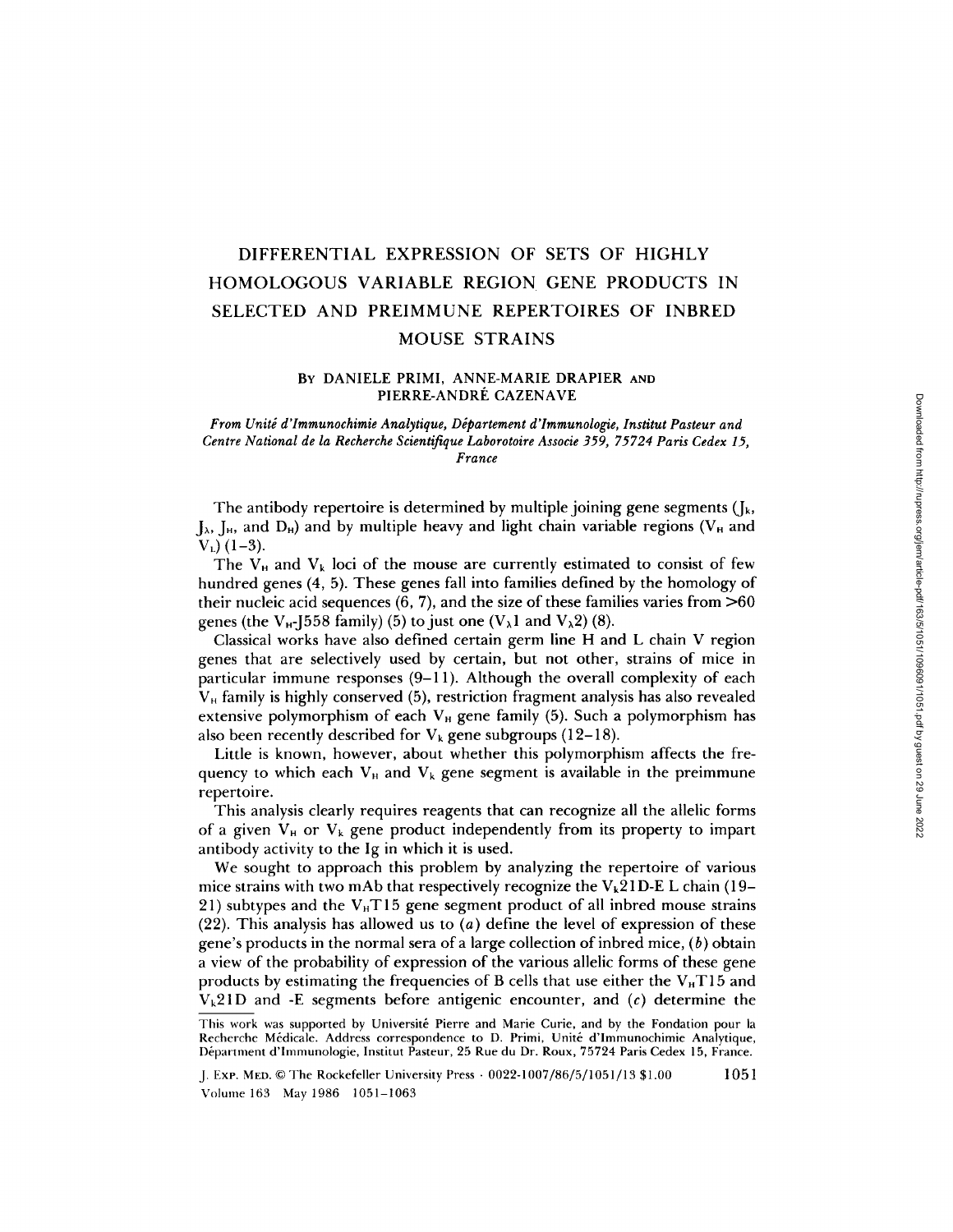influence of the various polymorphic forms of the  $V<sub>H</sub>T15$  gene segment on the specificity of the Ig to which it is associated.

#### Materials and Methods

*Mice and Mitogen.* All inbred strains of mice used in this work were obtained from the colony of the Institut Pasteur. Pooled sera from NX8 recombinant inbred  $(RI)^1$  (23) strains were kindly provided by Dr. R. Riblet (Institute for Cancer Research, Philadelphia, PA).

LPS from *S. typhimurium* was obtained from Difco Laboratories (Detroit, MI).

*Culture Conditions for Frequency Analysis.* Frequency analysis was performed with LPS as described by Anderson et al.  $(24)$ . Spleen cell suspensions were cultured in RPMI 1640 supplemented with glutamin, antibiotics,  $10\%$  FCS, and  $2 \times 10^{-5}$  M 2-ME in the presence of rat thymus filler cells at a concentration of  $3 \times 10^6$  cells/ml. At each cell dose, 24 replicate cultures were set up and their supernatants were tested after 8 d of culturing.

*Cells and Proteins.* The following hybridomas and their purified Ig products were used. Hl06-131 monoclonal anti-Vk21D-E was a kind gift of Dr. M. Pierres (Marseille, France) and obtained as previously described (19). The  $\overline{TC}54$  anti-V<sub>H</sub>T15 mAb was kindly provided by Professor M. Scharff, and has been previously described (22). MOPCS1 l, HOPC8, TEPC-15, MOPC167, and HOPC603 cell lines were obtained from Dr. M. Potter, and their proteins were isolated from ascitic fluid.

The 14.4.4. ( $V_k$ 21 E) anti-Ia-7 mAb (25) was a kind gift of Dr. D. Sachs (National Institutes of Health, Bethesda, MD) and isolated on protein A-Sepharose.

The rat anti-mouse  $\kappa$  mAb H106-52-1 was kindly provided by Dr. M. Pierres.

Ascitic fluids from 199 BALB/c myelomas were kindly provided by Dr. M. Potter.

*Isolation of V<sub>H</sub>T15<sup>+</sup> Ig.* Mice were bled from the retroorbital plexus, and sera were precipitated with  $18\%$  Na<sub>2</sub>SO<sub>4</sub>. V<sub>H</sub>T15 Ig were thereafter isolated on TC54-Sepharose AH.

*Radioimmunoassays.* Two types of RIA were used in these studies. The first one consisted of a radioactive binding inhibition, and was used to quantify the levels of  $V_{\rm H}T15$ and  $V_k$ 21 Ig in sera as well as the frequencies of their expression in LPS-sensitive cells. Briefly, serial sera dilutions or cultures supernatants were added to 14.4.4. ( $V_k21E$ ) (1  $\mu$ g/ml), M511 (1  $\mu$ g/ml), or F6(51) ( $\gamma$ 1, k) (1  $\mu$ g/ml) -precoated plastic wells together with  $^{125}$ I-labelled H106-131, TC54, or H106-52-1 antibody. After an overnight incubation, the plates were washed, and bound radioactivity was measurcd in a gamma counter.

The second assay consisted of a direct binding test. To determine the frequencies of  $V_{\text{H}}$ T15 or  $V_{k}$ 21D-E<sup>+</sup> clones, as well as of those with anti-PC activity, cultures supernatants were added to H106-131 (3  $\mu$ g/ml), TC54 (3  $\mu$ g/ml), or PC-BSA (10  $\mu$ g/ml) -precoated plastic wells. The plates were incubated overnight at 4°C, washed, and reincubated for 6 h respectively with  $^{125}$ I-H106-131, -TC54, or -anti-k mAb H139-52-1.

Total, as well as  $V_{\text{H}}T15^{+}$  and  $V_{k}21D-E^{+}$  anti-PC antibodies, were detected by adding serial dilutions of sera to PC-SAB-coated plates for 12 h at 4°C. Bound molecules were thereafter detected by reincubating the plates with <sup>125</sup>I-TC54, -H106-131, or -H 106-52-1.

*Frequency Determinations.* Supernatants were considered positive when the percentage of inhibition or the number of bound cpm exceeded by three SD the mean value of control cultures containing LPS and filler cells. Minimal estimates of precursor frequencies were obtained by the regression analysis from the Poisson distribution relationship between the responding cell number and the logarithm of the percentage of nonresponding (negative) cultures. Absolute frequencies were determined by dividing the observed precursor frequency by the frequency of LPS-responding cells.

## Results

The properties and the fine specificity of the H106-131 anti- $V_k21D-E$ subgroup have been previously described (18). The anti- $V_HT15$  mAb TC54 was

*<sup>&#</sup>x27; Abbreviation used in this paper:* RI, recombinant inbred.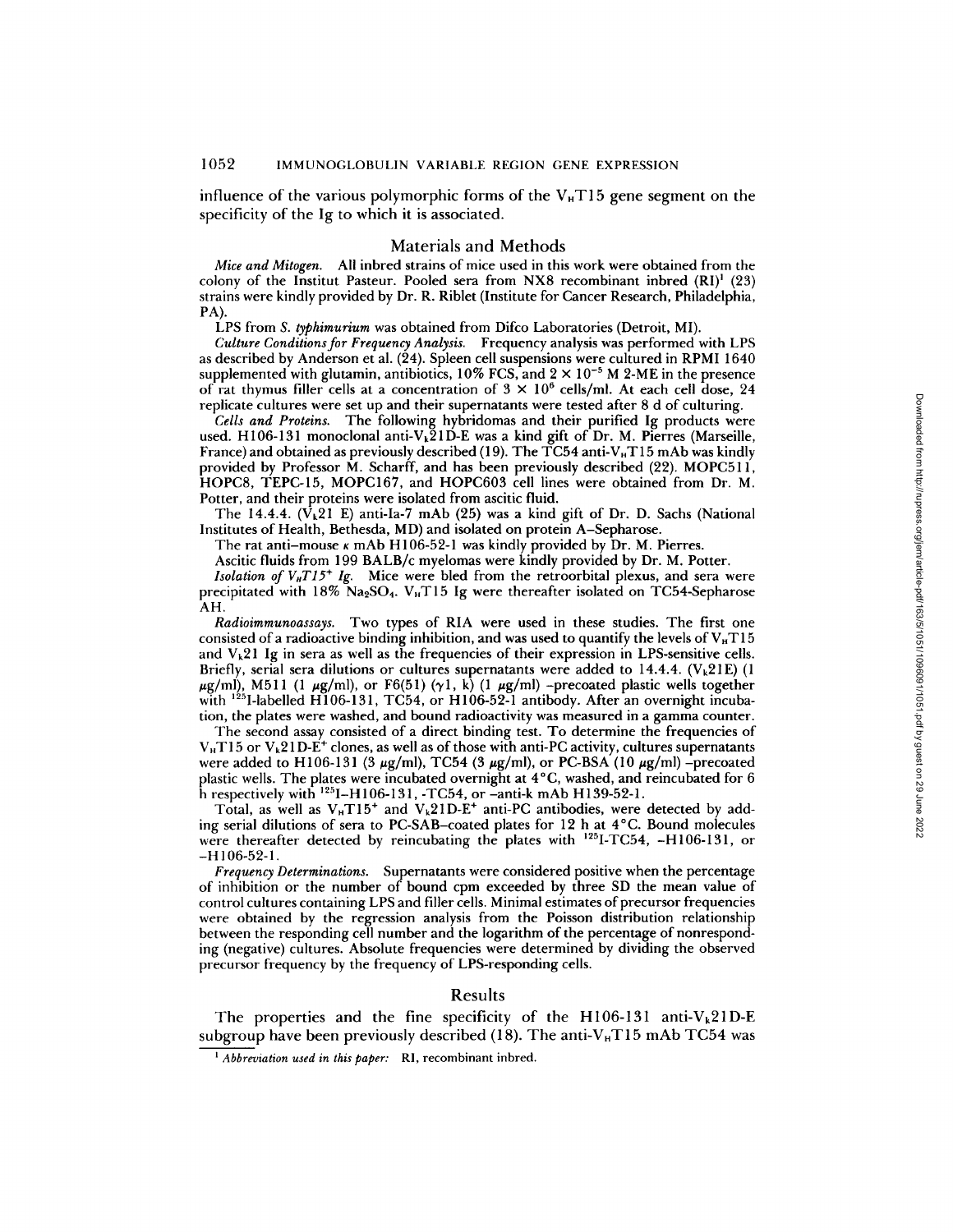PRIMI ET AL. 1053

| <b>Strains</b>           | $H-2$ | $Igh-V*$     | Igh-C | $V_H$ T <sub>15</sub> Ig<br>$(\mu g/ml)$ | $V_k21$ D-E Ig<br>$(\mu g/ml)$ |
|--------------------------|-------|--------------|-------|------------------------------------------|--------------------------------|
| BALB/c                   | d     | a            | a     | 51                                       | 202                            |
| <b>BALB.B</b>            | b     | a            | a     | 36                                       | 383                            |
| <b>BALB.K</b>            | k     | a            | a     | 29                                       | 360                            |
| C.B20                    | d     | b            | b     | 17                                       | 312                            |
| <b>BAB.14</b>            | d     | a            | b     | 112                                      | 1200                           |
| RIII                     |       | a            |       | 10                                       | 500                            |
| <b>C58</b>               |       | a            | a     | 28                                       | 100                            |
| C57BL/6                  | b     | b            | b     | 0.7                                      | 312                            |
| $C57BL/6 H-2k$           | k     | b            | b     | 28                                       | 350                            |
| C57BL/6 Igh <sup>*</sup> | ь     | $\mathbf{a}$ | a     | 82                                       | 315                            |
| SJA                      | S     | a            | a     | 28                                       | 314                            |
| SJL                      | s     | b            | b     | 8.4                                      | 500                            |
| PL.                      | u     |              |       | 28                                       | 400                            |
| LP.                      | b     | b            | b     | 28                                       | 900                            |
| NZB                      | d     | j/d          | n     | 0.3                                      | 900                            |
| C3H                      | k     |              |       | 13                                       | 450                            |
| AKR                      | k     | j/d          | d     | 0.9                                      | 350                            |

TABLE I Levels of V<sub>H</sub>T15 and V<sub>2</sub>1 D-E Gene Products in Normal Sera of Inbred Mouse Strains

The values are expressed as 14.4.4. (V<sub>k</sub>21E) and MOPC T15 (V<sub>H</sub>T15) equivalent and determined by the ability of pooled sera from each strain to inhibit the H106-131 14.4.4. and MOPCSll-TC54 interactions.

\* According to Brodeur and Riblet (5).

obtained by immunizing rats with S107 protein (22). The TC54 molecule has been shown to react with free T15 H chains and with T15 H chains associated with irrelevant chains. Within the  $V_H$ -4 subgroup, TC54 recognizes the  $V_H$  gene segment of TEPC 15, S107, HOPC-8, MOPC-511, MOPC-167, but not the one of Mc-603 (22). The lack of reactivity to McPC-603 is believed to be due to conformational changes caused by the two-amino acid differences in the second hypervariable region, or to the four substitutions in the third hypervariable region, which distinguish it from the T15-S107 H chain V region (22). The selective specificity for  $V_H T15$  of the TC54 antibody was further tested by studying the property of 199 BALB/c myeloma proteins, representative of all the  $V_H$  isotypes known, to inhibit the binding of TC54 to HOPC-8. Only 5 out of the 199 proteins were inhibitory (data not shown). Three of these proteins were MOPC-511, MOPC-167, and TEPC-15, while the other two had  $V_H$  not yet sequenced.

Levels of  $V<sub>H</sub>T15$  and  $V<sub>k</sub>21D-E$  in Normal Sera of Inbred Mice. The availability of mAb specific for  $V_{\rm H}$  and  $V_{\rm k}$  genes products offers a unique opportunity to study the level of expression of these genes segments independently from the antibody specificity of the Igs to which they are used.

In the first series of experiments, we quantified the level of these gene segments' products in the sera of several inbred mouse strains (Table I). Initially, our main concern was that the two reagents would not recognize all the allotypic forms of the V gene segment under study. This is apparently not the case, as all sera studied contained molecules capable of inhibiting both the  $V<sub>H</sub>$ T15-TC54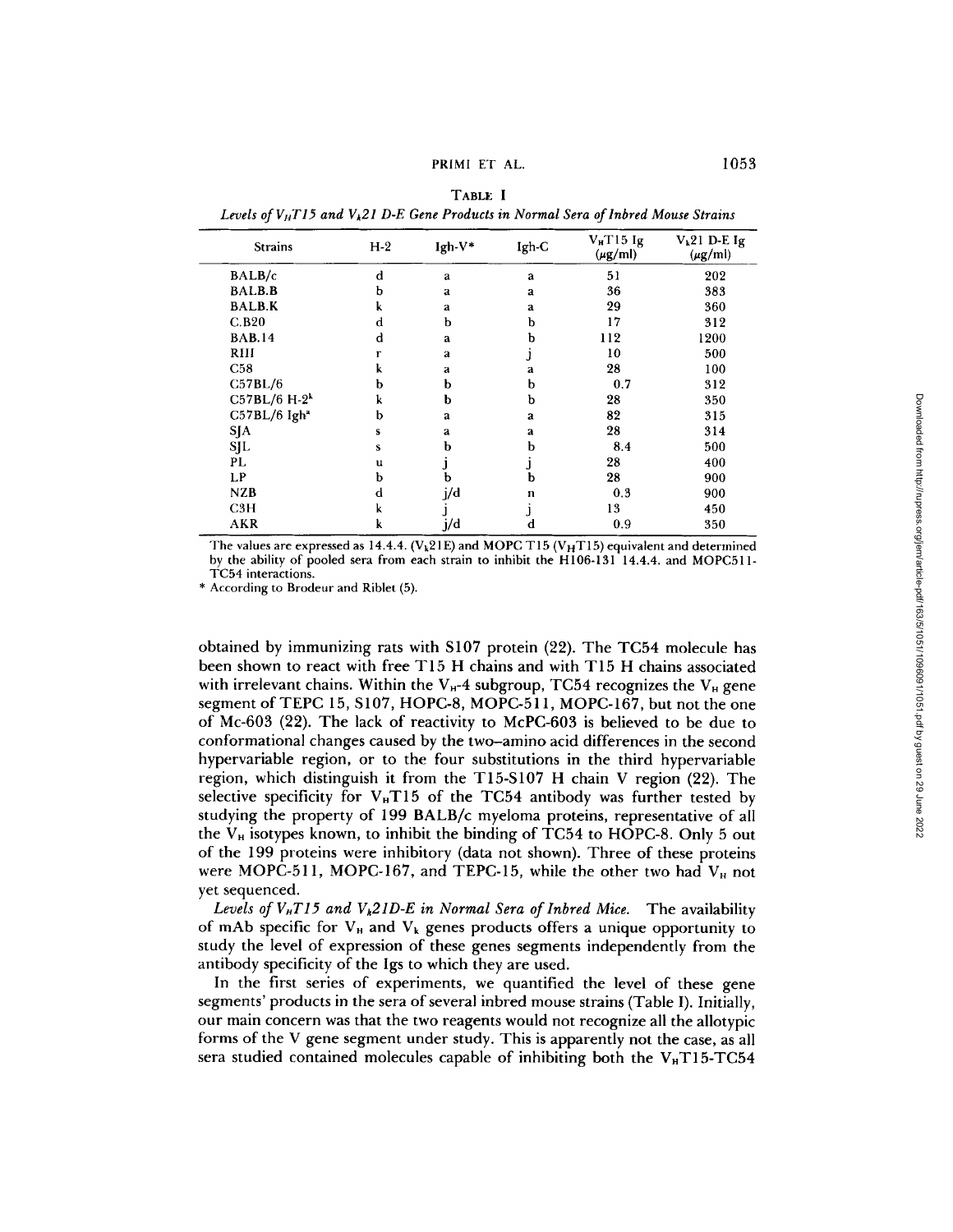TABLE II *Level ofVnT15 Ig in Normal Sera of NX8 Recombinant Inbred* 

| <b>Strains</b> |            |                |   |         |                                          |  |  |  |  |  |
|----------------|------------|----------------|---|---------|------------------------------------------|--|--|--|--|--|
| Strain         |            | $H-2$<br>Igh-1 |   | Igh-Dex | $V_H T15^+$ Ig<br>$(\mu\mathrm{g/mL})^*$ |  |  |  |  |  |
|                | C58        | k              | a | a       | 26                                       |  |  |  |  |  |
|                | <b>NZB</b> | d              | n |         | 0.4                                      |  |  |  |  |  |
|                | N X 8<br>4 | 8              | 8 | 8       | 21                                       |  |  |  |  |  |
|                | NX8 9      | N              | 8 | 8       | 19                                       |  |  |  |  |  |
|                | NX8 13     | 8              | 8 | 8       | 26                                       |  |  |  |  |  |
|                | NX815      | N              | N | N       | 24                                       |  |  |  |  |  |
|                | NX8 16     | 8              | 8 | 8       | 16                                       |  |  |  |  |  |
|                | NX8 18     | N              | 8 | 8       | 15                                       |  |  |  |  |  |
|                | NX8 20     | N              | 8 | 8       | 19                                       |  |  |  |  |  |
|                |            |                |   |         |                                          |  |  |  |  |  |

H-2, Igh-l, and Igh-Dex are according to Riblet et al. (23). The table entries have the following meanings: 8 indicate that the particular strain has inherited the C58 allele at the designed locus; N indicates inheritance of the NZB allele.

\* The level of  $V<sub>H</sub>T15$  was determined in pooled sera of the different strains.

and the 14.4.4.-H 106-131 interactions, and all sera inhibited these interactions to generate curves with similar slopes (data not shown).

All the sera studied contained higher levels of  $V_k21D$ -E molecules than  $V_HT15^+$ Ig. The ratio of  $V_k$ 21D-E to  $V_H$ T15 varied from a minimum of 4 in BALB/c serum to a maximum of 3,000 in the sera of NZB animals. These exceedingly high variations are mainly due to the content of  $V_{H}T15^{+}$  molecules, which can vary over a range of 300-fold from one strain to another; i.e., BAB. 14 and NZB. Although, as a general rule, we could not detect any clear linkage between the serum level of  $V_H T 15^+$  and  $V_k 21D-E^+$  molecules to loci linked either to H-2 or to Igh, we further investigated the abnormally low level of  $V<sub>H</sub>T15$  molecules observed in the sera of NZB mice by analyzing the quantity of these molecules in the normal sera of seven NX8 recombinant strains (23). Table II shows that the level of  $V_H T 15^+$  molecules in the NX8 RI strains tested, including NX8 15, was similar to that of C58. Thus, unless a recombination has occurred in the Igh-V region of the NX8 15 strain, we must conclude that the abnormally low level of  $V_H T15$  gene segments in the normal serum of NZB animals cannot be traced to the allelic form of the coding gene.

*Frequencies of*  $V_{H}T15^{+}$  *and*  $V_{k}21D-E^{+}B$  *Cells in Preimmune Repertoire.* The serological data presented above reflects a repertoire of Igs selected by internal and environmental antigens. Consequently, they do not provide direct information, concerning the mechanism responsible for the dominance of  $V_k21D-E$  over  $V<sub>H</sub>T15$ , or for the influence of genetic polymorphism on  $V<sub>H</sub>$  expression. To begin to understand these processes, it is necessary to have an understanding of the frequency of expression of defined  $V_H$  and  $V_k$  genes in the preimmune B cell population. The usual characterization of preimmune B cell repertoire involves the analysis of antibodies secreted by mitogenically stimulated B cells. Although it may be questioned whether the complete repertoire of antibody specificities is present among mitogen-reactive B cell subsets (26-30), this methodology re-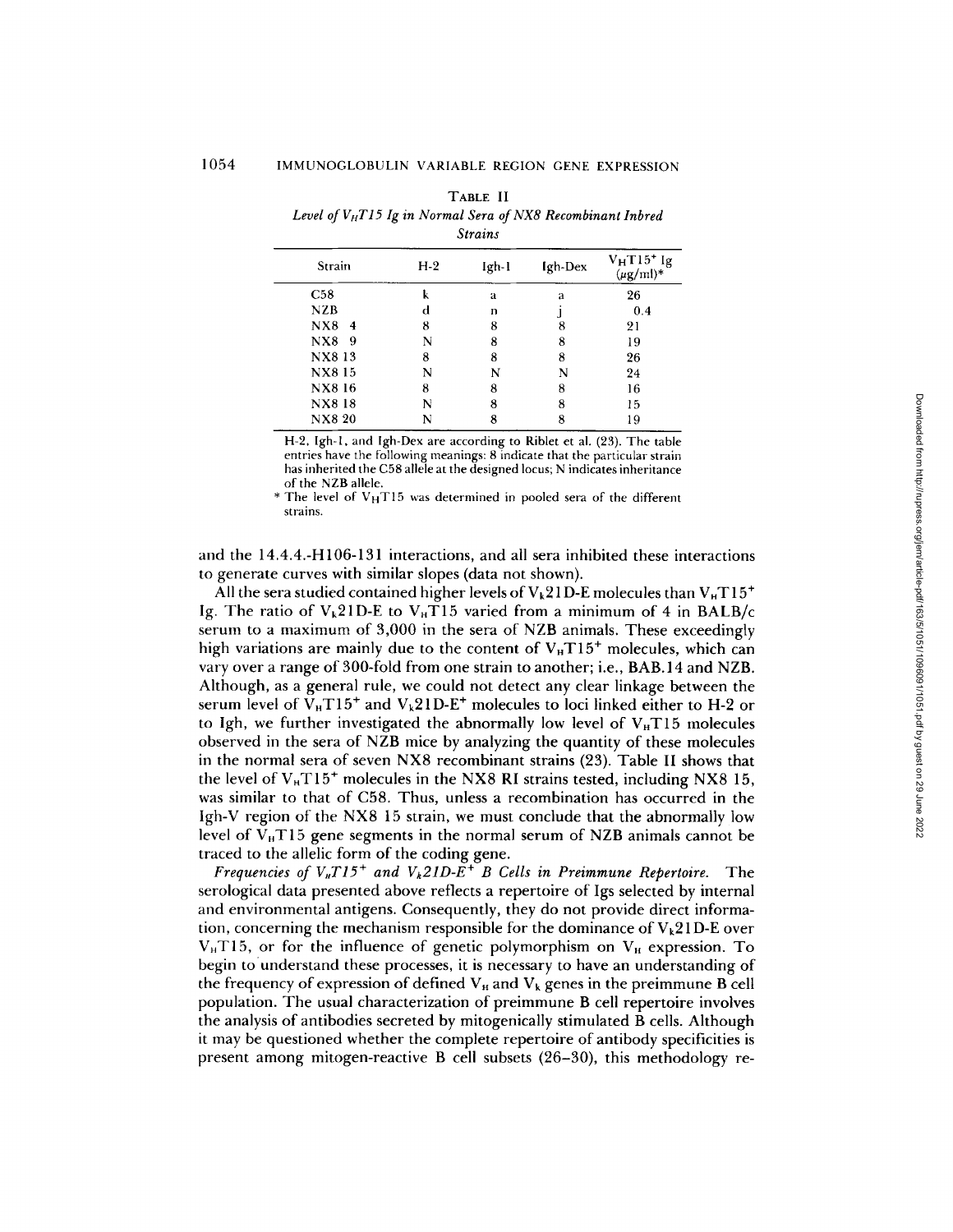# PRIMI ET AL. 1055

# TABLE III *Frequencies of VHTI5 and Vk21 D-E Segments Used in Preimmune B Cell Clones*

| Strain                     | Fre-<br>quency <sup>*</sup> of<br>LPS sensi-<br>tive cells | Absolute frequencies* of clones: |                   |         |  |
|----------------------------|------------------------------------------------------------|----------------------------------|-------------------|---------|--|
|                            |                                                            | $V_H$ T15                        | V <sub>k</sub> 21 | Anti-PC |  |
| BALB/c                     | 20                                                         | 160                              | 22                | 50      |  |
| <b>BALB.B</b>              | 22                                                         | 283                              | 30                | 60      |  |
| <b>BALB.K</b>              | 19                                                         | 253                              | 26                | 69      |  |
| C.B20                      | 26                                                         | 1,600                            | 20                | 60      |  |
| C3H                        | 6                                                          | 1,100                            | 25                | 55      |  |
| C57BL/6                    | 6                                                          | 1.300                            | 28                | 80      |  |
| $C57BL/6 H-2k$             | 8                                                          | 800                              | 30                | 50      |  |
| $C57BL/6$ Igh <sup>a</sup> | 5                                                          | 100                              | 22                | 60      |  |
| SJL                        | 30                                                         | 1,600                            | 31                | 90      |  |
| C58                        | 4                                                          | 380                              | 29                | 100     |  |
| A/I                        | 15                                                         | 600                              | 22                | 70      |  |

Frequencies determined as described in Materials and Methods. Absolute frequencies were determined by dividing the observed frequencies by the frequencies of LPS-sensitive cells.

\* Frequencies are expressed as reciprocals.

mains, at the present time, the best available one for the analysis of the unselected B cell repertoire. Thus we determined, by limiting-dilution analysis, the frequency of B cells of several mice strains producing  $V_k21D-E^+$  and  $V_HT15^+$  Ig in response to LPS. As  $V<sub>H</sub>T15$  is associated with the immune response to PC (9, 31-33), we found it also interesting to correlate the number of  $V<sub>H</sub>T15$  precursors to the one of B cell clones with PC activity. All values were corrected for the frequency of LPS-reactive cells in the spleen of the various strains tested. As shown in Table III, the frequency of B cells using  $V<sub>H</sub>T15$  varies from 1/110 in  $C57BL/6$  Igh<sup>a</sup> to  $1/1,300$  in C.B20. It is evident, from the results obtained with BALB/c and C.B20 as well as with C57BL/6 and C57BL/6 Igh<sup>a</sup> that the polymorphism of the  $V<sub>H</sub>T15$  gene strongly influences its frequency of expression. It is also noteworthy that the ratio of  $V_H T15$  to anti-PC-specific B cell precursor frequencies varies from a minimum of 1:26.7 in C.B20 mice to a maximum of 1:3.8 in the C58 strain. This observation shows that, even in BALB/c mice, a considerable proportion of clones using the  $V<sub>H</sub>T15$  segment are devoid of anti-PC activity, and also, they suggest that a large proportion of anti-PC clones in C.B20 mice do not use  $V<sub>H</sub>T15$ .

Surprisingly, the frequency of  $V<sub>H</sub>T15$  in C58 mice was lower than the one of other mice with the  $V_H T15^a$  allelic form. Similarly, spleen cells of C57BL/6 H- $2^k$  had a larger number of  $V_H T15^+$  B cell precursors than those of C57BL/6. Although at the present time we do not have a clear cut explanation for these results, these observations may suggest that genes other that those encoding  $V<sub>H</sub>$ may modulate the frequency of expression of  $V_H$  segments.

The frequency precursor analysis of B cells expressing the  $V_k21D-E$  genes' products, on the other hand, gave a completely different picture than the one obtained with  $V_H T 15$ . The number of  $V_k 21 D-E^+$  precursors was, in effect, found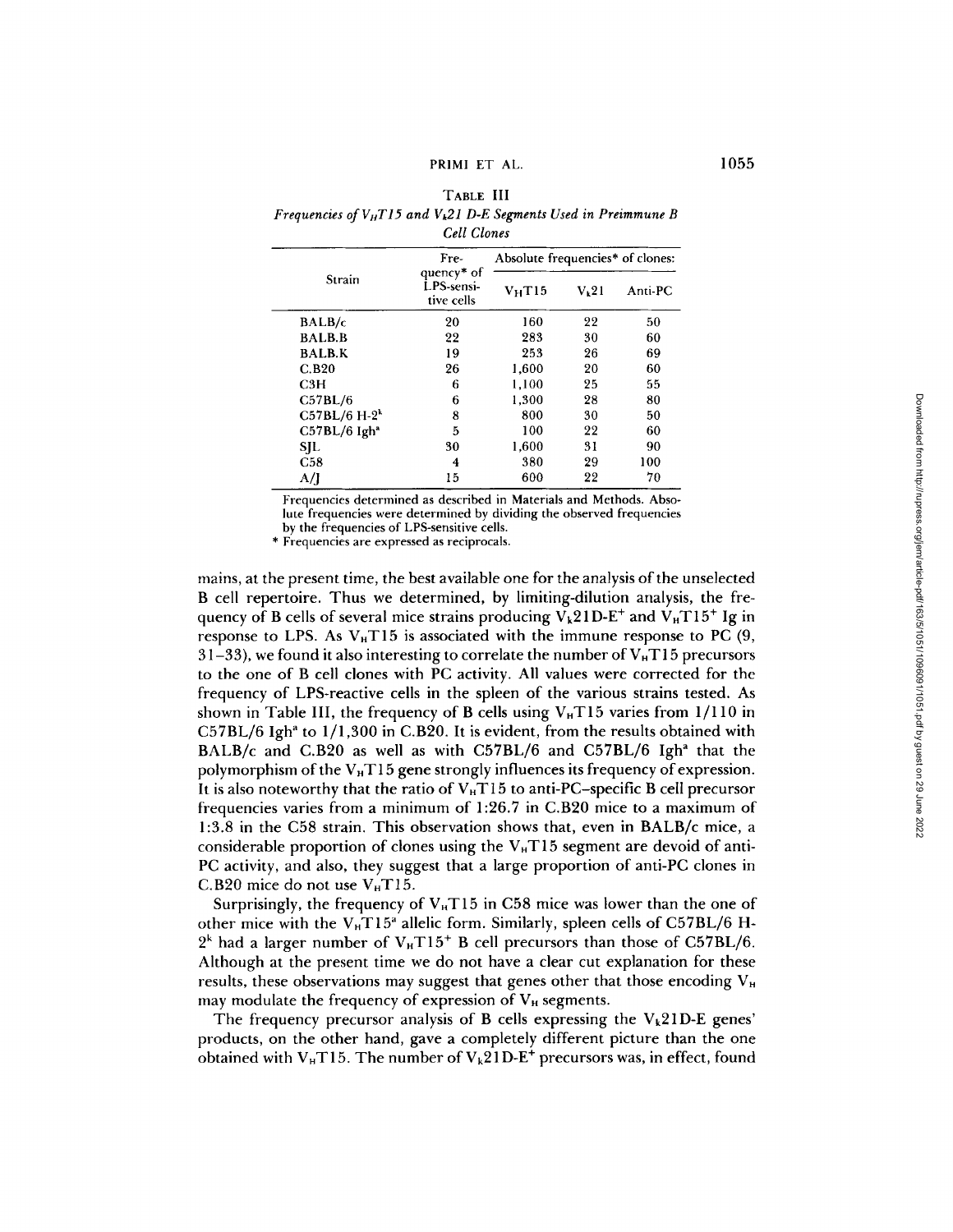

*FIGURE* 1. Analysis of the level of total ( $\Box$ ), V<sub>H</sub>T15<sup>+</sup> (2), and V<sub>k</sub>21D-E<sup>+</sup> ( $\Box$ ) anti-PC antibodies in the normal serum of the indicated mouse strains. Pooled sera from five individual mice were tested at 1:100 dilutions for total and  $V_H T15^+$  anti-PC activity, and at 1:10 dilution for  $V_k$ 21<sup>+</sup> anti-PC activity.

to be remarkably similar, if not identical, in the splenocytes of all the strains tested. This was the case also for C58 and SJL mice, which have recently been shown (18) to express two different allelic forms of the  $V_k$ 21 genes from the majority of all other laboratory mouse strains. This observation, together with the findings that, even in the preimmune repertoire, the frequency of  $V_k21D-E$ gene segment expression was very high, and in all cases more important than that of  $V_{H}T15$ , suggests either a nonrandom use of  $V_{H}$  genes or, alternatively, that the number of  $V_H$  genes is far larger than their  $V_k$  counterpart.

*Influence of V<sub>H</sub> Polymorphism on Antibody Specificity.* To determine the contribution of the various polymorphic forms of  $V_H T15$  to antibody specificity, we used two different strategies. The first consisted of analyzing the  $V_H T15^+$ component among natural anti-PC antibodies in the sera of several mice strains. The result of these experiments are shown in Fig. 1. Although the data are not quantitative, they give a clear idea of the quality of the naturally occurring anti-PC antibody in the various animals tested. Three clear patterns could be distinguished. (a), BALB/c, BALB.B, BAB.25, and B6-Igh<sup>a</sup> mice were characterized by molecules dominated by the presence of  $V<sub>H</sub>T15$ . (b), Intermediate levels of  $V_H T15^+$  component were present in the sera of A/J, DBA/2, C58, and C57BL/6 H-2<sup>k</sup> animals. (c), Anti-PC antibodies that do not use the  $V<sub>H</sub>T15$  segments were found in the sera of NZB, C57BL/6, and SJL mice. Even in the sera of those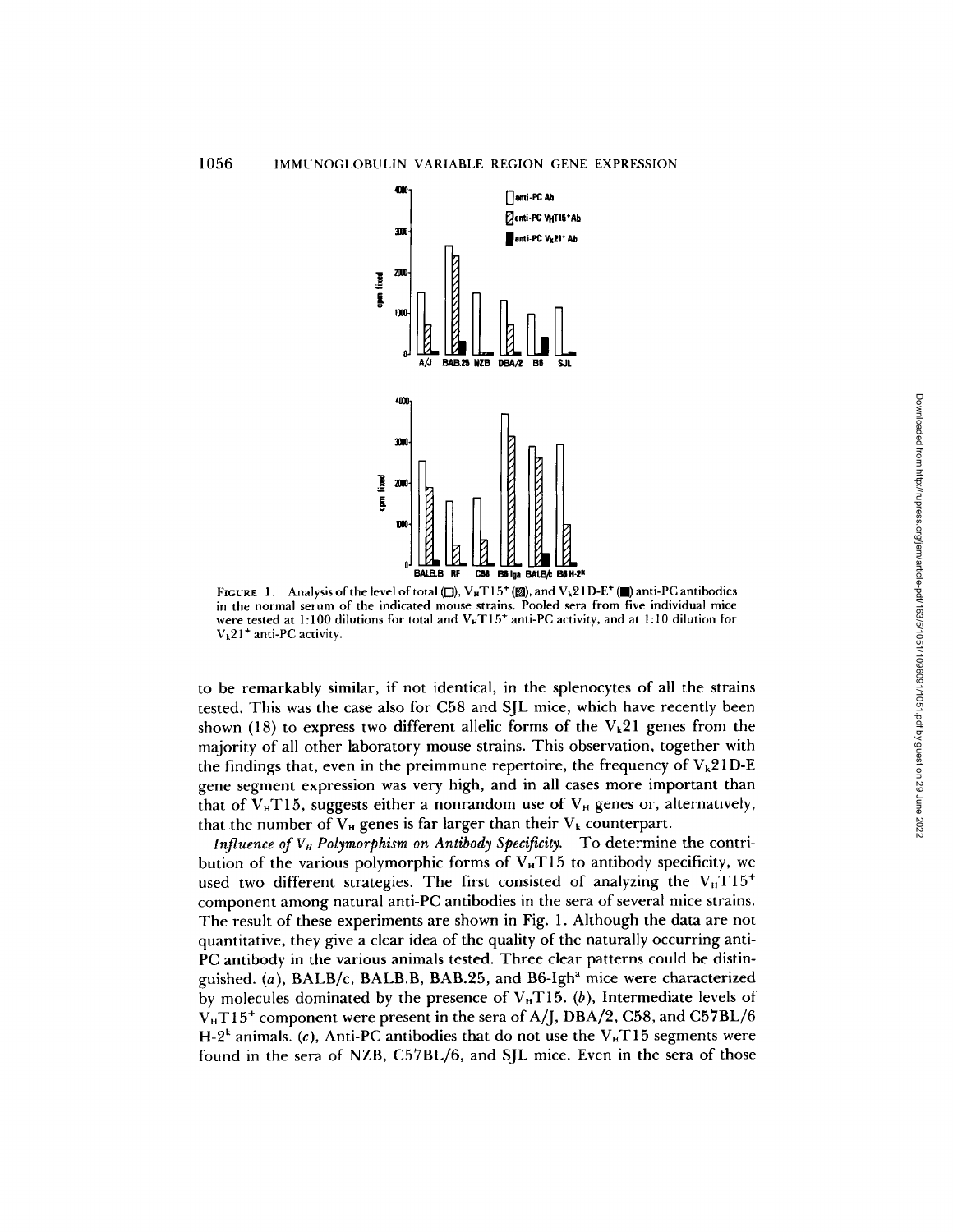

FIGURE 2. Analysis of the level of anti-PC antibodies in the V<sub>H</sub>T15<sup>+</sup> (2) and V<sub>H</sub>T15<sup>-</sup> ( $\square$ ) fractions of normal sera of the indicated mouse strains.  $V_H T15$  Igs were isolated from the normal serum of the indicated strains on TC54-Sepharose AH and tested at a concentration of 4  $\mu$ g/ml. The unbound fractions were concentrated at the original volume and tested at a final dilution of 1:50.

strains that do not use  $V<sub>H</sub>T15$  in the anti-PC antibody response,  $V<sub>k</sub>21D-E$  gene segments were never found expressed on anti-PC antibody.

The second series of experiments consisted of isolating  $V<sub>H</sub>T15<sup>+</sup>$  Igs from the normal sera of several strains using Sepharose-TC54, and then testing these molecules, as well as the unbound serum fraction, for anti-PC activity. The results, shown in Fig. 2, clearly show that, in BALB/c and BALB.B normal sera, the vast majority of anti-PC antibodies were recovered in the eluted fraction, while the same antibody activity was only present in the unbound component of *C.B20,* C57BL/6, C3H, and SJL sera. These results have been obtained with sera from nonimmunized mice, and therefore they should not be taken as evidence for the absence of  $V_H T15$  usage by C57BL/6, C3H, C.B20, and SJL mice when artificially challenged with PC antigens. These data, however, establish that  $V_H$  polymorphism can profoundly influence not only the expression of a genetically defined set of idiotopes but also the overall capacity of a given Ig to react with a given epitope.

# Discussion

The existence of  $V_H$  polymorphism in the mouse was initially identified in several systems; i.e., the demonstration of ailelic forms of anti-PC antibodies, the absence from certain mouse strains of the 36-65  $V_H$  gene (used in the A/J antiarsonate response) (34, 35), and by sequence differences in the NP and 36- 60 genes in BALB/c, C57BL/6, and A/J mice (36). More recently, Brodeur and Riblet (5) have demonstrated by Southern blot analysis that this polymorphism is indeed extended to all known  $V_H$  families. Similarly polymorphism affecting  $V_k$  genes has also been reported (12-18).

We address the problem of the functional influence of  $V_H$  and  $V_k$  gene polymorphism on the expressed B cell repertoire. To this end, we used mAbs that recognize all the various alleles of the  $V_k21D-E$  and  $V_HT15$  gene products. The gene products recognized by the reagents used in these studies may not be true alleles, but in fact may be pseudoalleles that may not occupy homologous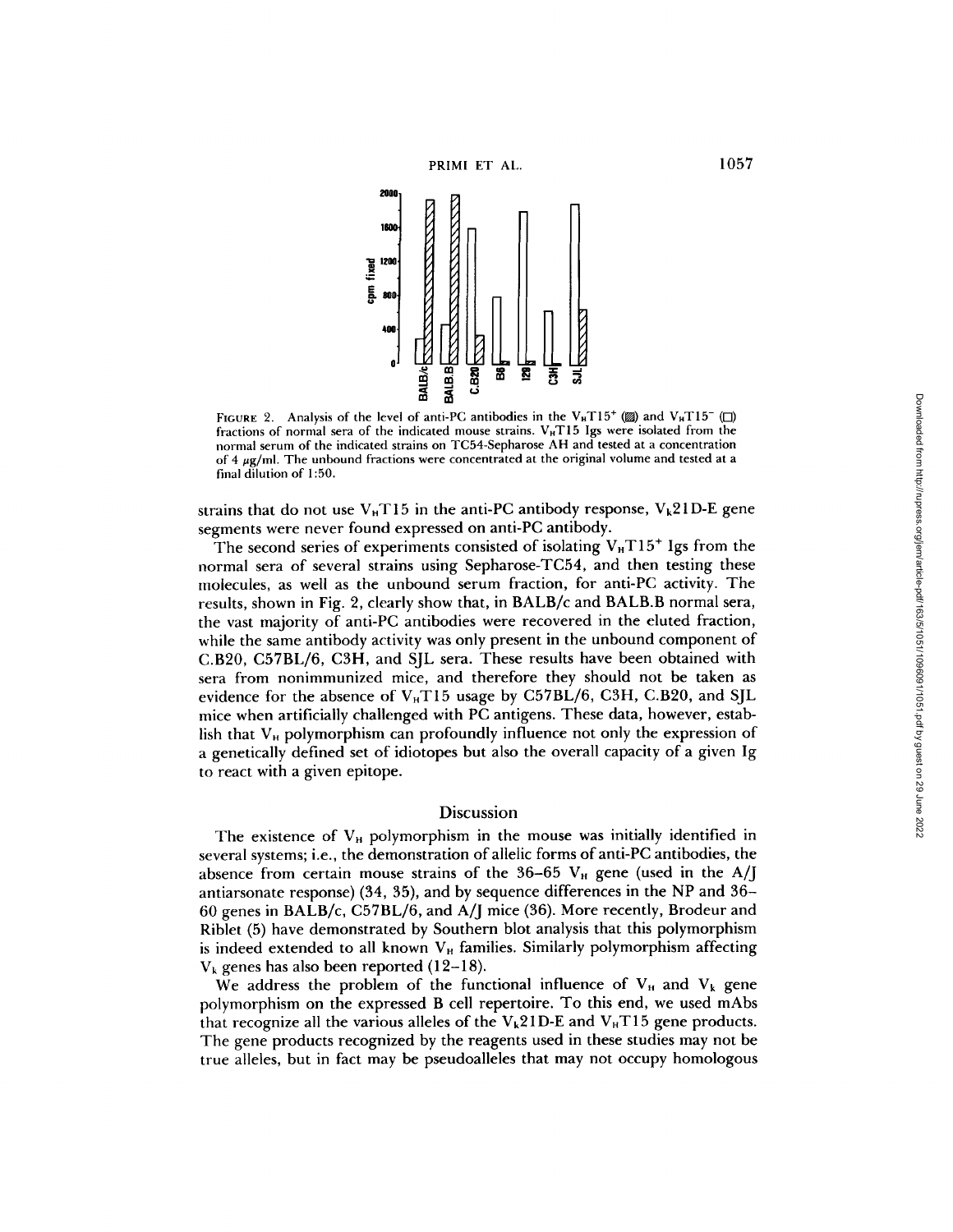positions on paired chromosomes, and therefore exist as members of families of closely related structures.

Classical works on idiotypy (9-11) have defined certain germline H and L chain V region genes that are selectively used by certain, but not other strains of mice in response to well-defined antigens. Herein, we analyzed the overall probability of expression of all the allelic forms of a given  $V_H$  and a given  $V_k$ gene independently of antigen selection.

Our results show that the levels of  $V_HT15$  fluctuate considerably in the sera of the different strains tested, and there was not direct correlation of the level of  $V<sub>H</sub>T15<sup>+</sup>$  molecules and the Igh or the H-2 haplotype. Analysis of NX8 RI mice, moreover, excluded the possibility that the abnormally low level of  $V_H T15^+$ Ig in NZB mice could be traced to the  $V_H T15$  allele. The fact that  $V_H$  polymorphism is not responsible for the serum level of the corresponding protein is also documented by the observation that the level of  $V_H T15^+$  molecules was  $>24$ times higher in C.B20 than in C57BL/6. Thus, it must be concluded that genes other than H-2 and Igh play an important role in the selection of the available repertoire. The validity of this conclusion is further supported by our recent studies (37) on the polymorphism of  $V_k$ 21 D-E-associated H chains isolated from the normal serum of BXH recombinant mice. This analysis, in fact, revealed the existence of different isoelectric focusing spectrotypes from either parental strains in strains in which both H-2 and Igh-loci segregated from the same parent.

The level of  $V_k21D-E$  molecules always dominated over  $V_HT15$ , and this is apparently the case both in the normal serum and in the preimmune repertoire. The  $V_L$  gene pool is currently estimated to consist of about 100 genes (6). If one assumes that all  $V_k$  genes have an equal probability of expression, one should expect, in the preimmune repertoire, a frequency of 0.1% for any given  $V_k$  gene. Considering that the H106-131 mAb recognizes both  $V_k21D$  and  $V_k21E$ , the observed frequency of  $V_k21D-E$  precursors (0.3%) is highly compatible with this expected value. The possibility that all  $V_k$  genes have equal probability of expression is further supported by the remarkably redundant frequency of expression observed in the splenocytes of all the strain tested, and also by the fact that our estimate of the number of  $V_k21D-E^+$  precursors is very similar to the one observed for B cells expressing the  $V_k6$  gene segments (38).

The redundant frequency of  $V_k21$  expression strongly contrasts with the fluctuation observed in the number of  $V_H T15^+$  B cell precursors in various strains. Contrary to the data obtained at the serum level, the number of  $V_H T 15^+$ clones in the preimmune repertoire could be directly correlated to the allotypic form of the structural gene. Thus,  $V_H T 15^2$  is 10 times more likely to be expressed than  $V<sub>H</sub>T15<sup>b</sup>$ . These differences are quite surprising, since Rudikoff and Potter (39) described a PC-binding myeloma protein of C57BL/6 origin with a  $V_H$ region 96% homologous to T15. The substitutions found at positions 14 and 16 were present in all induced C57BL/6 anti-PC antibodies, and therefore it is likely that these alternatives are encoded in the C57BL/6 germline, and consequently that this gene represents the C57BL/6 allelic form of the T15  $V_H$ .

Although our frequencies were determined in the absence of antigens, it can still be possible that  $V_H T15$  polymorphism may affect the ability of germline sequences to bind common environmental antigens. If this is the case, our results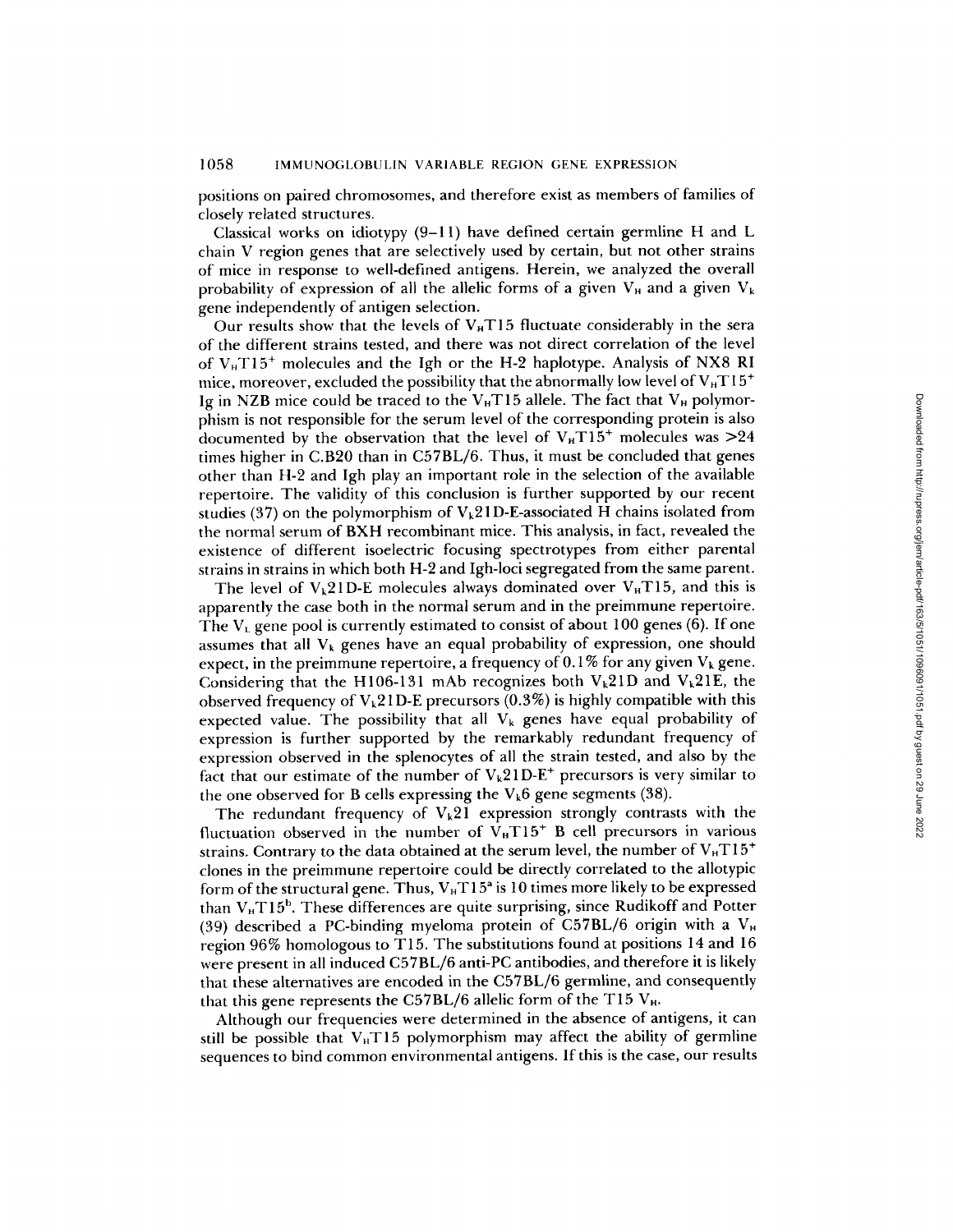PRIMI ET AL. 1059

could then be accounted for by selection by environmental antigens, which would asymmetrically expand, in different strains, the expression of certain V regions. We found this possibility very unlikely however, since Clafin and Davie (40, 41) showed that T15-type antibodies dominate the anti-PC response in most mice, and in spite of structural diversity among them, their site for hapten appears remarkably constant even among different strains. In addition to this, complete V region amino acid sequences of H and L chains of mAb have unequivocally shown that mice of each genotype use the same three  $V_k$  segments in combinations with the different allelic form of a single  $V_H$  gene to produce most anti-PC antibodies (42). Thus, the fluctuation observed in the number of  $V_B T15^+$  clones cannot be easily accounted for by antigenic selection, and therefore, mechanistic alternatives to explain our findings should also be considered. One possible explanation for the results reported here could be traced to the specificity of our anti-V<sub>H</sub> antibody, which recognizes both T15 and M167. Thus it could be argued that, in C57BL/6 mice, one of these two genes is not functional. This possibility, however, is very unlikely, as Rudikoff and Claflin (43) showed, by isoelectric focusing, that C57BL/6 anti-PC antibodies contain molecules of which one-third express the T15 L chain, one-third the M603 L chain, and one-third the M167 L chain. The variations in the frequencies of  $V<sub>H</sub>T15$  expression could be explained by assuming that the epitope recognized by the TC54 antibody involves the D segment, and that  $V_{\rm H} dT15^2$  is coexpressed with different D regions than, for instance,  $V_H T15^b$ . Although we cannot conclusively exclude this possibility, we must point out that the  $V_H T15^b$  so far sequenced use the same D region as their  $V_H T 15^a$  counterparts (39). An alternative and more likely explanation for our findings can be traced at the level of H-L chain pairing during B cell development. It is now well established that intracellular Ig assembly follows an ordered sequence of events in which functional H chains are expressed before L chains. As the degree of H-L chain interactions must primarily depend on the nucleotide sequence of the respective  $V_H$  and  $V_L$  genes, it follows that L chains must interact with different strength with the various polymorphic forms of the same  $V_H$  gene product. In our particular case,  $V_H T 15^a$  could, for instance, interact with a larger number of  $V_k$  gene products than  $V_HT15^b$ . As, apparently,  $V_k$  genes segments are expressed at the same frequency, and as accumulation of intracellular H chain appears to be toxic, the end result would necessarily be different frequency of expression of the various allelic forms of the same gene. We recently observed, in full support to this hypothesis, that in normal sera, L chains associated to  $V<sub>H</sub>T15<sup>a</sup>$  are by far more heterogenous than those associated to  $V<sub>H</sub>T15<sup>b</sup>$ . Our frequency analysis revealed that the number of anti-PC precursors was always dominant on the one of  $V<sub>H</sub>T15<sup>+</sup>$  B cells. This implies that all strains of mice have the potential to use various  $V_H$  genes for the production of anti-PC antibodies. At the normal serum level, however,  $V_H T15$  was clearly associated with anti-PC antibodies in BALB/c mice. Indeed, our absorption experiments revealed that the totality of naturally occurring anti-PC antibodies of BALB/c and BALB.B mice was recovered in the purified  $V<sub>H</sub>T15<sup>+</sup>$  fraction. Surprisingly, the anti-PC activity of C58 and SM mice, which have the same Igh-V region as BALB/c, was not completely dominated by  $V_{H}T15^{+}$  molecule. A similar observation was also reported by Lieberman et al. (44) who found that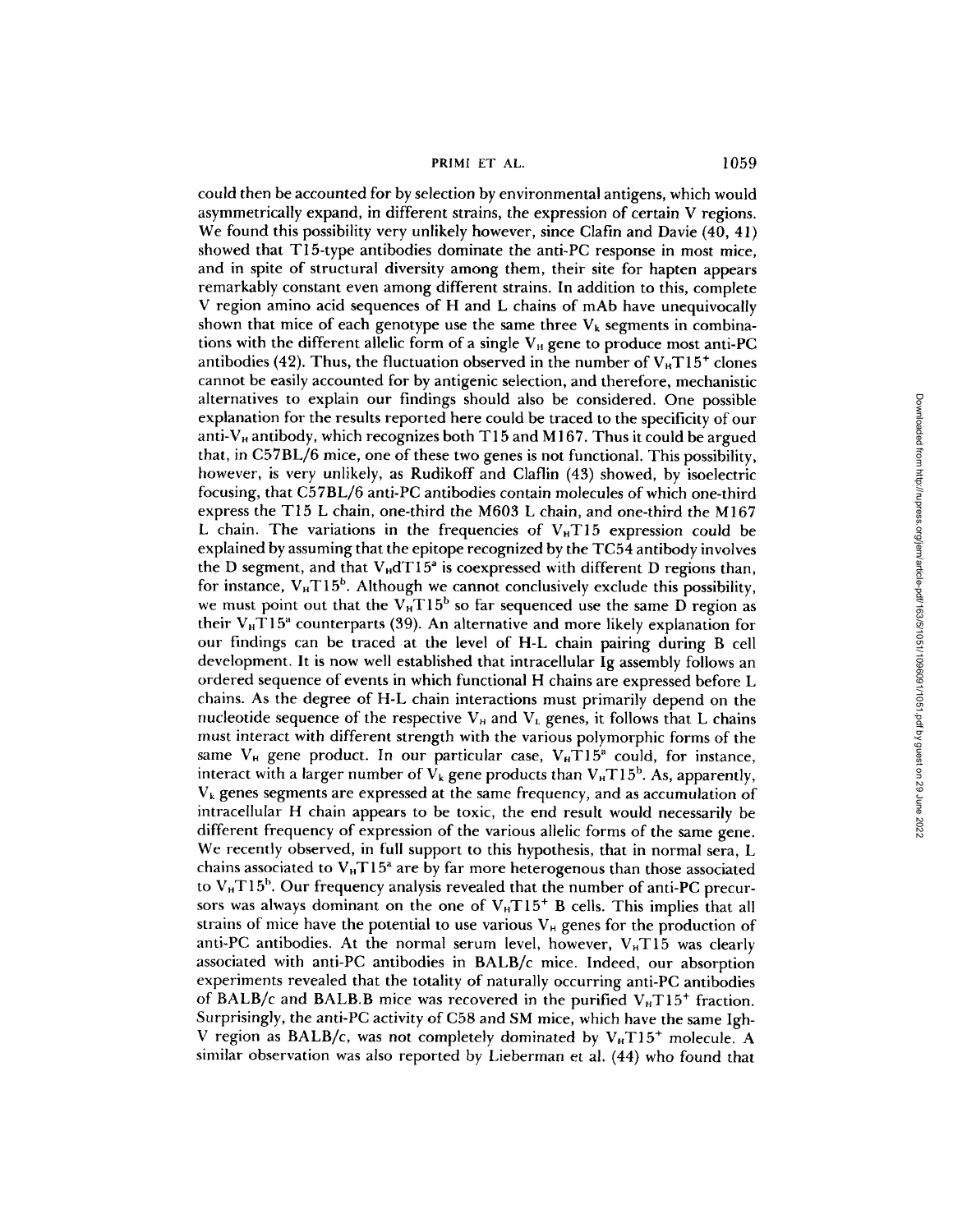# 1060 IMMUNOGLOBULIN VARIABLE REGION GENE EXPRESSION

the T 15 idiotype was present on naturally occurring anti-PC antibodies of some but not all strains carrying the Igh- $V^a$  haplotype. Interestingly, naturally occurring anti-PC antibodies of C57BL/6, C.B20, C3H, and SJL mice made no use at all of  $V_H$ T15. Upon immunization with PC-LPS, however, C57BL/6 mice produce anti-PC antibodies that react with TC54 (22). This shift in the quality of anti-PC antibodies after immunization may indicate that the determinants presented to the immune system by natural PC antigens are quite different from those recognized upon hyperimmunization. An alternative explanation for this phenomenon could be found on the basis of recent evidence demonstrating a shift in  $V_H$  utilization during the secondary response to oxazolone (45). Such a shift has been interpreted to represent a better starting point from which highaffinity antibodies can be produced following few key mutations. Following this observation, we can propose that  $V_H T 15^b$ , contrary to  $V_H T 15^a$ , is not the best alternative in terms of PC binding, and that this gene segment is only used after hyperimmunization to provide alternative source for somatic mutations. Such a mechanism would also provide a clear explanation for the evolutionary pressure that maintains in the C57BL/6 genome a  $V_H$  gene that is expressed at such a low frequency.

Our data, in any case, establish that  $V_H$  polymorphism has profound influences not only on the frequency to which the relevant gene products become available in the preimmune repertoire, but also on the specificity of the antibodies to which this gene product is associated.

In conclusion, we suggest that, through stochastic events, preimmune B cells randomly use  $V_k$  genes. Such random expression, however cannot be applied to  $V<sub>H</sub>$  genes, probably as a consequence of their extensive polymorphism. Following antigen challenge, B cell populations are selected asymetricaily and this selection leads to an immune repertoire that no longer reflects the probability of expression of each  $V_H$  gene segment.

### Summary

Using mAb that selectively recognize the various allelic forms of the  $V_H T15$ and  $V_k$ 21D-E genes' products, we analyzed the influence of  $V_{\rm H}$  and  $V_k$  polymorphism on the probability of expression of these gene segments. Our data show that the frequency to which the  $V_{H}T15$  gene product becomes available in the preimmune repertoire is strongly influenced by the polymorphism of the relevant structural gene, suggesting therefore that  $V_H$  genes cannot be randomly used in the various strains. Contrary to this, the frequency of  $V_k21D-E^+$  clones is similar in all mouse strains tested, and in all cases is higher than the frequency of  $V<sub>H</sub>T15$ clones. This observation strongly suggests that  $V_k$  genes can be randomly expressed, and/or that their number is lower than that of their  $V_H$  counterpart. Finally, analysis of the specificity associated to the expression of the  $V<sub>H</sub> T15$ segment revealed that  $V_H$  polymorphism strongly influences not only the probability of expression of each V gene, but also the specificity of the antibodies on which these  $V_H$  genes are used.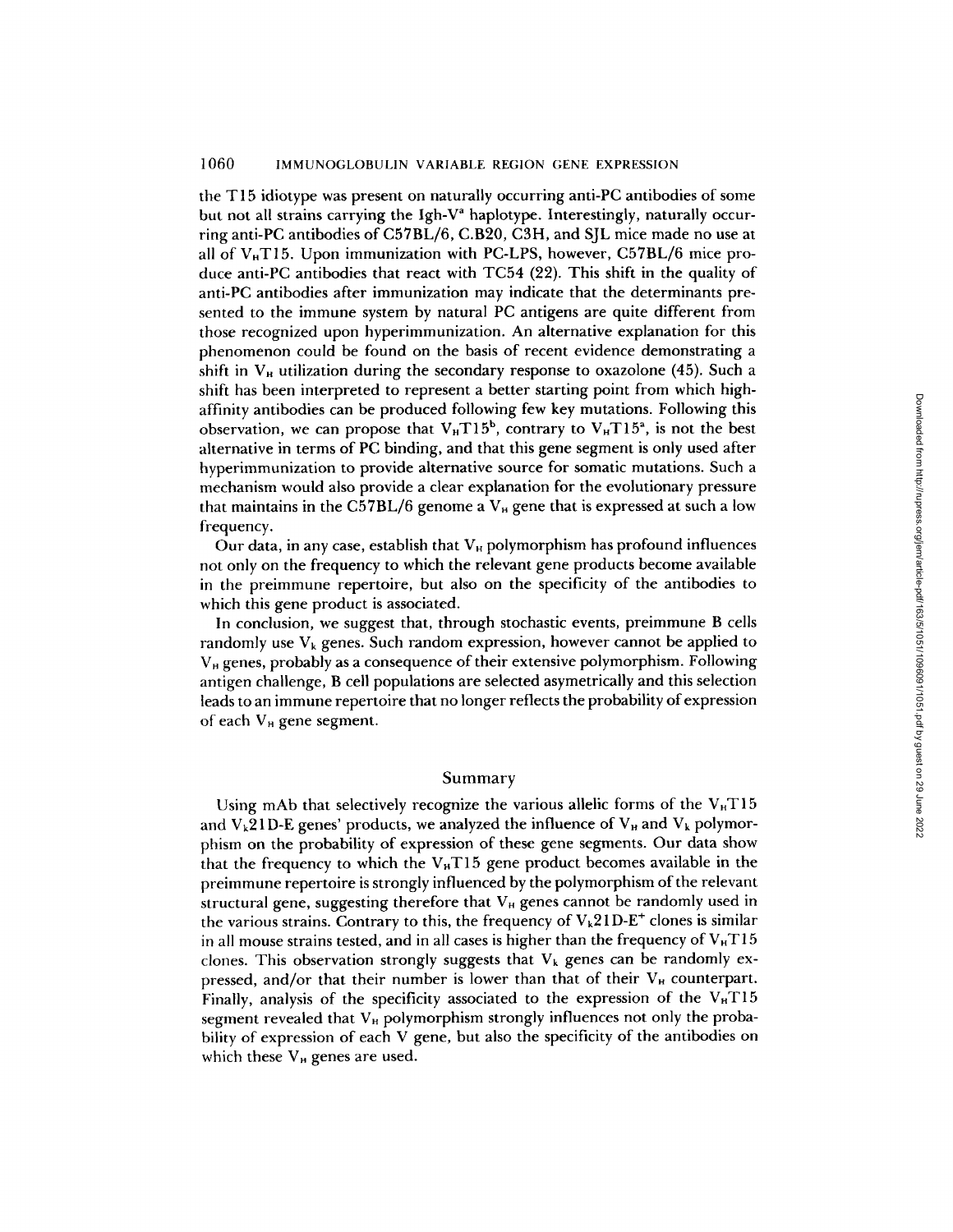We thank Drs. M. Pierres and M. D. Scharff for gifts of H106-131 and TC54 mAb. The excellent secretarial assistance of Ms. M. Berson is gratefully acknowledged.

*Received for publication 13 November 1985 and in revised form 9January 1986.* 

#### References

- 1. Adams, J. M., D. J. Kemp, O. Bernard, N. Gough, E. Webb, B. Tyler, S. Gerondakis, and S. Cory. 1981. Organisation and expression of murine immunoglohulin genes. *lmmunol. Rev.* 59:5.
- 2. Honjo, T., S. Nakai, Y. Nishida, T. Tatoaka, Y. Yamawaki-Katoaka, N. Takahashi, M. Obata, A. Shimizu, Y. Yaoita, T. Nikaido, and N. Ishida. 1981. Rearrangements of immunoglobulin genes during differentiation and evolution. *Immunol. Rev.* 59:33.
- 3. Wood, C., and S. Tonegawa. 1983. Diversity and joining segments of mouse immunoglobulin heavy chain genes are closely linked and in the same orientation: implications for the joining mechanism. *Proc. Natl. Acad. Sci. USA.* 80:3030.
- 4. Kemp, D.J., B. Tyler, O. Bernard, N. Gough, S. Gerondakis, J. M. Adams, and S. Cory. 1981. Organisation of genes and spacers within the mouse immunoglobulin VH locus.J. *Mol. Appl. Genet.* 1:245.
- 5. Brodeur, P. H., and R. Riblet. 1984. The immunogiobulin heavy chain variable region (Igh-V) locus in the mouse. I. One hundred Igh-V genes comprise seven families of homologous genes. *Eur. J. Immunol.* 14:922.
- 6. Cory, S., B. M. Tyler, and J. M. Adams. 1981. Sets of immunoglobulin  $V_k$  genes homologous to ten cloned  $V_k$  sequences: implications for the number of germline  $V_k$ genes.J. *Mol. Appl. Genet.* 1:103.
- 7. Potter, M., J. B. Newell, S. Rudikoff, and E. Haber. 1982. Classification of mouse  $V_k$ groups based on the partial amino acid sequence to the first invariant tryptophan: impact of 14 new sequences from IgG myeloma proteins. *Mol. Immunol.* 19:1619.
- 8. Brack, C., M. Hirama, R. Lenhard-Schuller, and S. Tonegawa. 1978. A complete immunoglobulin gene is created by somatic recombination. *Cell.* 15:1.
- 9. Crews, S., J. Griffin, H. Huang, K. Calama, and L. Hood. 1981. A single  $V_H$  gene segment encodes the immune response to phosphorylcholine: somatic mutation is correlated with the class of the antibody. *Cell.* 15:59.
- 10. Rajewsky, K., and T. Takemori. 1982. Genetics, expression, and function ofidiotypes. *Ann. Rev. Immunol.* 1:569.
- 11. Gefter, M., T. Gridley, T. Manser, R. Near, and L. Wysocki. 1984. The role of antigen-driven selection in the expression and control of idiotypes. *UCLA Symp. Mol. Cell. Biol.* 18:807.
- 12. Gibson, D. M., S.J. MacLean, and M. Cherry. 1983. Recombination between kappa chain genetic markers and the Lyt-3 locus. *Immunogenetics.* 18:111.
- 13. Gibson, D. M. 1984. Evidence for 65 electrophoretically distinct groups of light chains in BALB/c and NZB myelomas. *Mol. Immunol.* 21:421.
- 14. Gibson, D. M., C. Lazure, W. T. Hum, and S.J. MacLean. 1981. Mouse kappa chain polymorphism. *In* Immunoglobulin Idiotypes and Their Expression, C. A. Janeway and H. Wigzeil, editors. Academic Press, New York. pp. 75-83.
- 15. Gottlieb, P. D. 1974. Genetic correlation of a mouse light chain variable region marker with a thymocyte surface antigen. *J. Exp. Med.* 140:1432.
- 16. Gottlieb, P. D., A. Marshak-Rothstein, K. Auditore-Hargreaves, D. B. Berkoben, D. A. August, R. M. Rosche, and J. D. Benedetto. 1980. Construction and properties of new Lyt-congenic strains and anti-Lyt-2.2 and anti-Lyt-3.1 monoclonal antibodies. *lmmunogenetics.* 10:545.
- 17. Gottlieb, P. D., H. C.-W. Tsang, D. M. Gibson, and L. E. Cannon. 1981. Unique Vk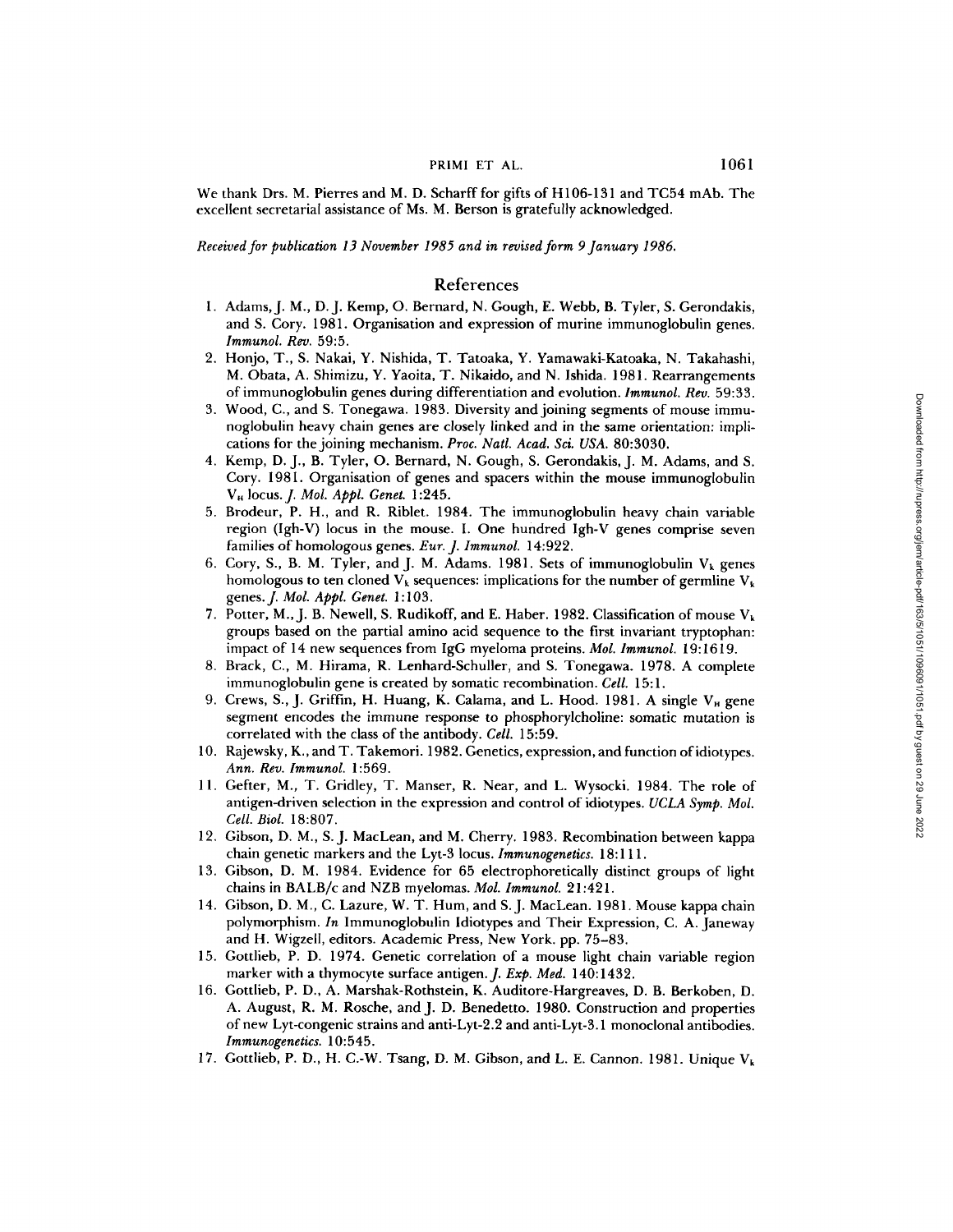subgroup associated with two mouse L chain genetic markers. *Proc. Natl. Acad. Sci. USA.* 78:559.

- 18. Huppi, K., E. J. Marche, C. Scott, M. Potter, and M. Waigert. 1985. Genetic polymorphism at the k chain locus in mice. Comparison of restriction enzyme hybridization fragments of variable and constant region genes. *Immunogenetics.*  21:445.
- 19. Devaux, C. A., C. Cabit, S. Marchetto, and M. Pierres. 1984. Shared idiotope on monoclonal anti-la7 antibodies reactive with determinants in a structural domain of the I-E molecule. *J. Immunol.* 132:1353.
- 20. Devaux, C., D. Moinier, G. Mazza, X. Guo, S. Marchetto, M. Fougereau, and M. Pierres. 1985. Preferential expression of  $V_k21E$  light chains on Idx Ia7 positive monoclonal anti-I-E antibodies.J. *Immunol.* 134:4024.
- 21. Devaux, C., M. Pierres, S. Epstein, and D. H. Sachs. 1986. Xenogeneic antibodies with apparent idiotypic specificities for anti-Ia7 antibodies are directed in part against Vk21E and D subgroup markers. *J. Immunol.* In press.
- 22. Desaymard, C., A. M. Giusti, and M. D. Scharff. 1984. Rat anti-T15 monoclonal antibodies with specificity for VH and VH-VL epitopes. *Mol. lmmunol.* 21:961.
- 23. Riblet, R., L. Claflin, D. M. Gibson, B. J. Mathieson, and M. Weighert. 1980. Antibody gene linkage studies in (NZB  $\times$  C58) recombinant inbred lines. *J. Immunol.* 124:787.
- 24. Andersson, J., A. Coutinho, and F. Melchers. 1977. Frequencies of mitogen-reactive B cells in the mouse. II. Frequencies of B cells producing antibodies which lyse sheep or horse erythrocytes and trinotrophenylated or nitroiodophenylated sheep erythrocytes. *J. Exp. Med.* 145:1520.
- 25. Ozato, K., N. Mayer, and D. H. Sachs. 1980. Hybridoma cell lines secreting monoclonal antibodies to mouse H-2 and Ia antigens.J. *Immunol.* 124:533.
- 26. Stein, K. E., D. A. Zogf, C. B. Miller, B. M. Johnson, P. K. A. Mongini, A. Ahmed, and W. E. Paul. 1983. Immune response to a thymus-dependent form of B512 dextran requires the presence of Lyb-5<sup>+</sup> lymphocytes. *J. Exp. Med.* 157:657.
- 27. Kenny, J. J., L. J. Yaffe, A. Ahmed, and E. S. Metcalf. 1983. Contribution of Lyb-5<sup>+</sup> and Lyb-5- B cells to the primary and secondary phosphocholine-specific antibody response. *J. Immunol.* 130:2574.
- 28. Mosier, D. E., J. J. Mond, and E. A. Goldings. 1977. The ontogeny of thymic independent antibody response in vitro in normal mice and mice with an X-linked B cell defect.J, *lmmunol.* 119:1874.
- 29. Press, J. L. 1981. The CBA/N defect defines two classes of T cell-dependent antigens. *J. lmmunol.* 126:1234.
- 30. Primi, D., F. Mami, C. Le Guern, and P.-A. Cazenave. 1982. Mitogen reactive B cell subpopulations selectively express different sets of V regions. *J. Exp. Med.* 156:181.
- 31. K6hler, H. 1975. The response to phosphorylcholine dissecting an immune response. *Transplant. Rev.* 27:24.
- 32. Gearhart, P., N. D. Johnson, R. Douglas, and L. Hood. 1981. IgG antibodies to pbosphocholine exhibit more diversity than their IgM counterparts. *Nature (Lond.).*  291:29.
- 33. Gearhart, P.J., N. H. Sigal, and N. R. Klinman. 1975. Heterogeneity of the BALB/c anti-phosphorylcholine antibody response at the precursor cell level. *Proc. Natl. Acad. Sci. USA.* 72:1707.
- 34. Siekevitz, M., M. L. Gefter, P. Brodeur, R. Riblet, and A. Marshak-Rothstein. 1982. The genetic basis of antibody production; the dominant anti-arsonate idiotype response of the strain A mouse. *Eur. J. lmmunol.* 12:1023.
- 35. Siekevitz, M., S. Y. Huang, and M. L. Gefter. 1983. The genetic basis of antibody